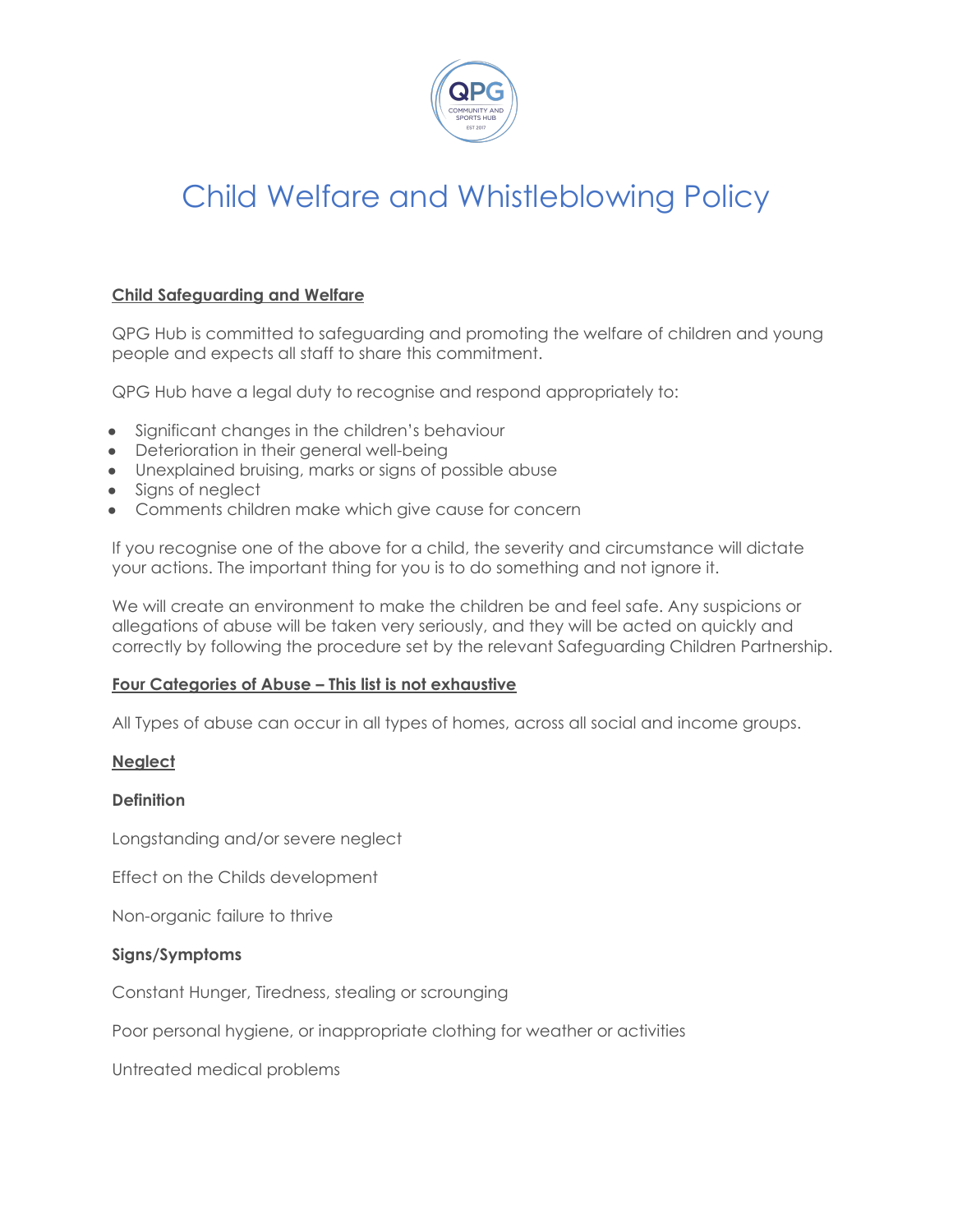

Low self-esteem, poor social relations

## **Physical**

## **Definition**

Deliberate injury to the child – allowing injury.

Beyond 'reasonable' chastisement

Poisoning, Inc. alcohol

Withholding drugs or apparatus

Both the use of an implement e.g. a belt or a physical strike that leave a mark are illegal

## **Signs/Symptoms**

Unexplained or untreated injured, especially if repetitive

Refusal to discuss injuries, and untreated injuries

Shrinking from physical contact

Fear of returning home, undressing, or medical help

Aggression or bullying

Unexplained pattern of absences which may server to hide bruises or other physical injuries

### **Sexual**

### **Definition**

Sexual exploitation of any kind including watching others and viewing pornographic material

### **Signs/Symptoms**

Sexual awareness inappropriate to the child's age, through drawings, games, vocabulary etc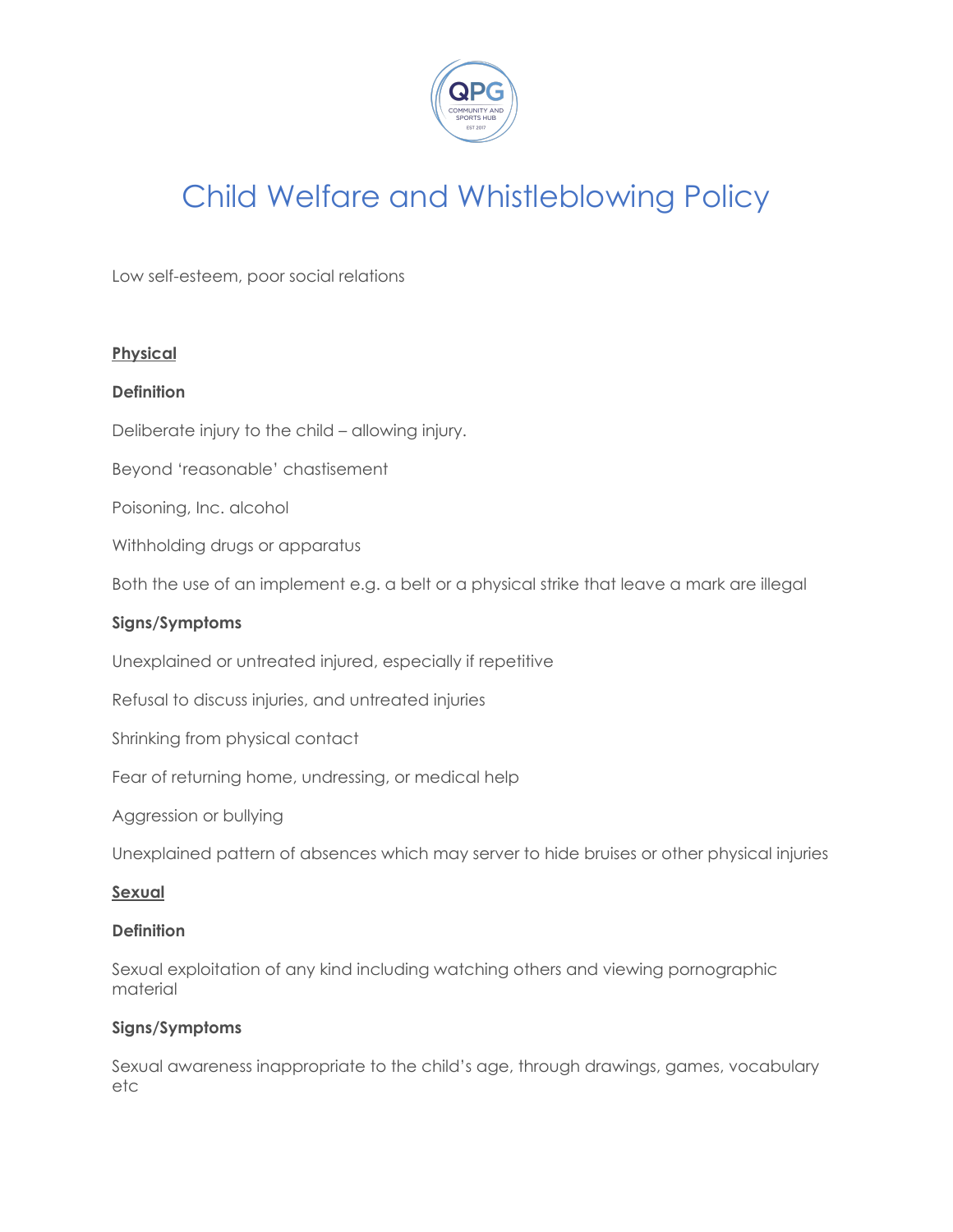

Frequent public masturbation

Attempts to teach other children about sexual activity

Aggressiveness, anger, anxiety, fearfulness

This is a short summary, there are other signs, individual to certain children

### **Emotional**

### **Definition**

Must be persistent

Must undermine the child's sense of self worth

Might reflect poor parenting skills

Includes witnessing domestic violent of primary carer

## **Signs/Symptoms**

Continual self-depreciation, self-harm or mutilation

Inappropriate response to painful situations

Compulsive stealing/scrounging

Air of detachment, social isolation or desperate attention seeking behaviour, depression or withdrawal. Eating problems, either overeating or a lack of appetite

### **Child Sexual Exploitation CSE**

Involves exploitative situations where a child, male or female, receives something from an adult as a result of engaging in sexual activity. This can be seemingly 'consensual' relationships to serious organised crime gangs. There will be an imbalance of power where the perpetrator holds power over the victim. Technology is often used. This is a serious crime.

### **Female Genital Mutilation FGM**

This is illegal and a form of child abuse. It involves a procedure to remove all or some of the female genitalia or any other injury to these organs. It is a legal duty to report *known cases* to the police.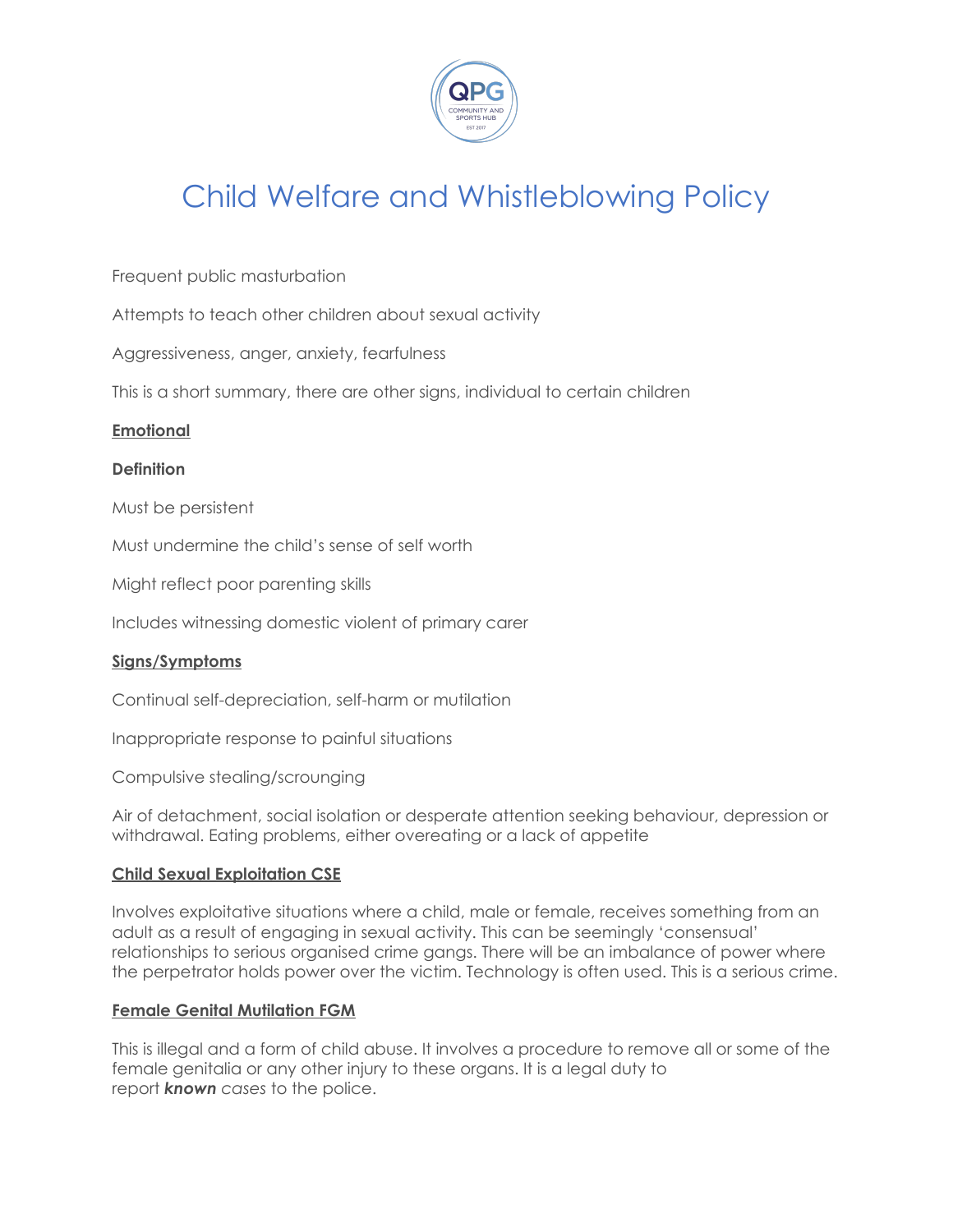

## **Forced Marriage**

Is illegal and a form of child abuse. A marriage entered without the full and free consent of one or both parties, where violence, treats or coercion is used.

## **Peer on Peer Abuse**

Children can be vulnerable to abuse by their peers. Such abuse should be taken as seriously as abuse by adults and should be subject to the same child protection procedures.

## **Dealing with a Disclosure**

- 1. Listen and stay calm. Do not condemn the abuser, do not judge, do not make promises you can't keep
- 2. Reassure them. Tell them that you believe them. Tell them that it happens to others and that they are brave to tell you.
- 3. Stay with them. If you can 'ground' them ("grounding" means to draw the child back to a more comfortable state of mind through things like normal conversation e.g. what activities have you done today, what's your favourite TV program)
- 4. Accurately record the child words. Make it clear whether it is a fact, opinion or hearsay.
- 5. Report it to your relevant manger or head office as soon as possible; they will know the right procedure to follow. In some cases, they will speak to the parents first or report to the local safe guarding children's board.
- 6. If a third-party express concern that a child is being abused, we will encourage them to contact Social Care directly. If they will not do so, we will explain that the Club is obliged to, and the incident will be logged accordingly.

If you have any concerns about a child's welfare at your club, do not keep it to yourself. Write it down and take advice. Only speak with your relevant manger or directly to the qualified designated persons for child protection at head office.

If you are not satisfied with an outcome or anything related to how QPG Hub have conducted themselves, you will find the Local Authority contact details on the QPG Hub's noticeboard and can report directly to them.

## **Protecting yourself**

Part of safeguarding is also to protect yourself from allegations and to ensure your actions are not misinterpreted by anyone. Do this by observing the following:

- Avoid being alone with a child
- Take a register of which children are with you for each session, noting the time of the session.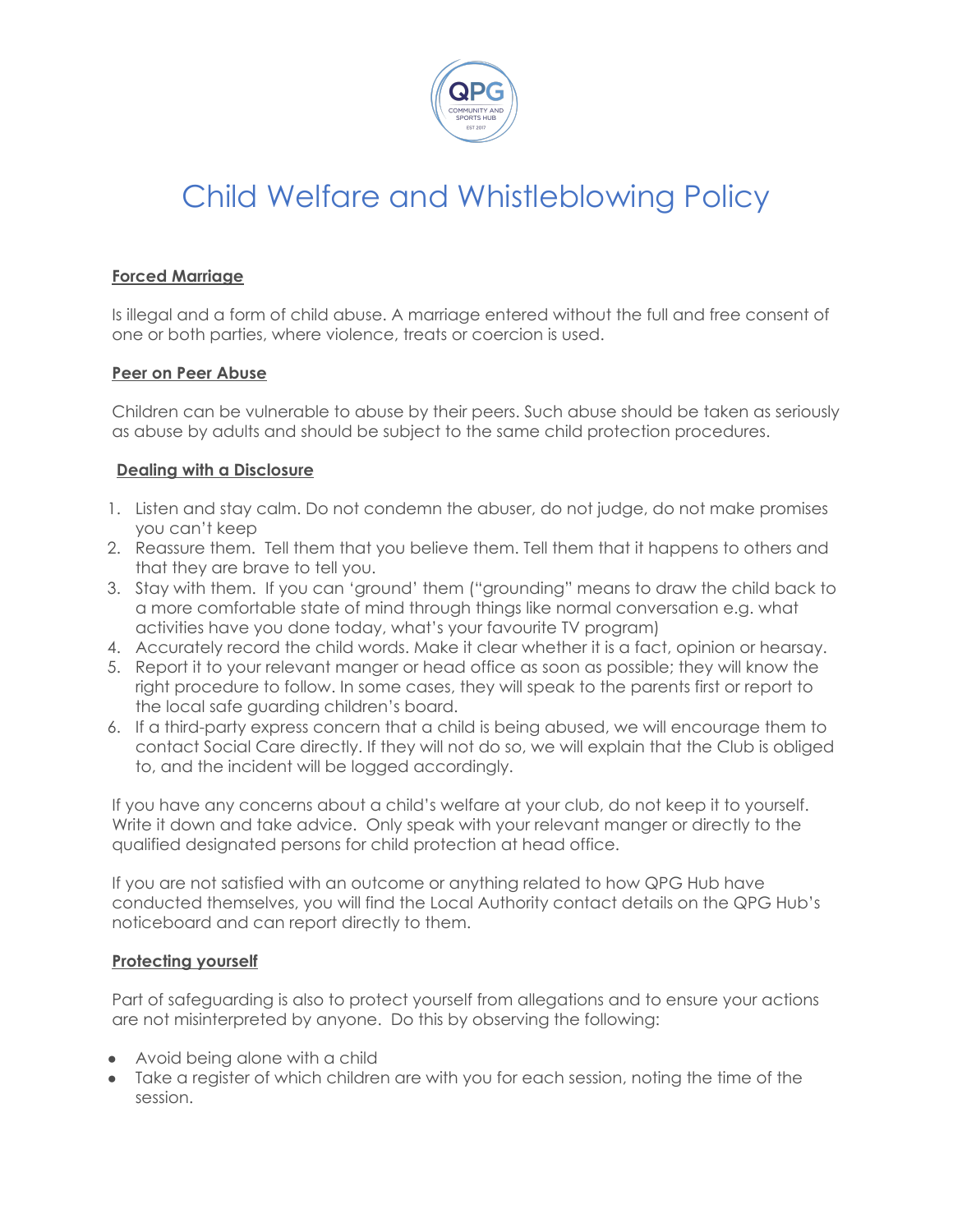

- If you take a child somewhere e.g. an empty room, do not enter with them, wait outside. If you have to enter the room, **it's vital you keep all doors open**.
- Do not play-fight
- Children should not be encouraged to sit on your lap
- Challenge any child using 'bad' language
- Never let children touch themselves or others inappropriately in any form
- Never let a child's allegation go unchallenged, unrecorded or not acted on
- Never do personal things for children that they are capable of doing themselves. Encourage children to help each other.
- Do not build 'special' relationships with individual children
- You must not, before, during or after your employment make or accept any contact with a child or a friend of a child you know through your work with QPG Hub or through social networking websites.
- Any images of children taken on site must only be of those children whose parents allow photos to be taken. Staff should not take any photos off site.
- Any images taken must be appropriate.
- It is each individual staff's personal responsibility to delete any images from cameras, phones and recording devices.
- Images must not be published elsewhere without the authorisation of a company director.

## **Whistle Blowing**

QPG Hub will not accept or condone any behaviour by Staff or other adults associated with the Hub that is contrary to our Aims and Objectives, Policies and Procedures. We will actively encourage and fully support the reporting of such behaviour. We will do this by:

- Promoting an environment of mutual respect, trust and open communication.
- Promoting an environment that is free from bullying, harassment and discrimination.
- Treating everyone equally and fairly, with dignity and respect and by valuing individual differences
- Ensuring that the quality of the work of each staff member/volunteer is effectively monitored as well as the work of the club as a whole.
- Ensure that procedures are in place for reporting unacceptable behaviours/practices.
- Provide staff with a number of ways to report including a confidential form on our website.
- Actively supporting staff/volunteers that 'blow the whistle' both during the investigation and after, and in line with the relevant legislation.

## **Allegation against a person within QPG Hub**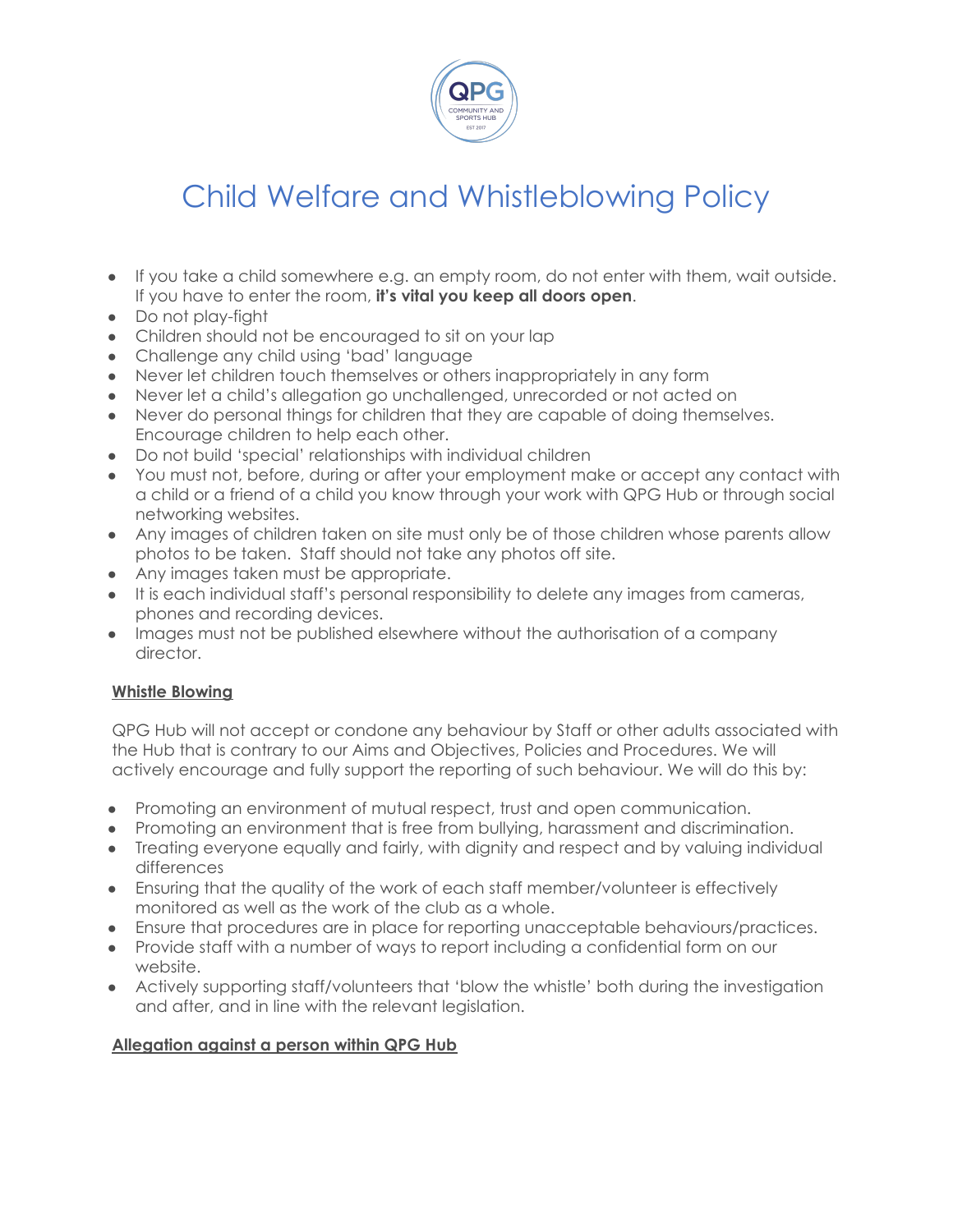

If there is a serious allegation of abuse made against you, QPG Hub will have to suspend you whilst the investigation is carried out. This is to protect all parties, including you. You should:

- Stav calm
- Follow the manager's instructions
- Co-operate with questions and enquires
- Seek advice head office or citizens advice bureau.
- Not confront the accuser
- Not speak with your 'victim'
- Be supported through the process by a designated person at head office and/or your manager.

We provide a form on our website for concerned parties to report any worries directly to the Safeguarding Lead. We take all allegations seriously and will seek advice from the LADO.

QPG Hub has a legal duty to inform the Disclosure and Barring Service of any suspicions of any allegations even if staff leave before an investigation is started or completed.

## **Allegation against an Adult Outside of QPG Hub**

If you have any concerns about an adult's behaviour, even if they do not work for QPG Hub, for example a parent, other provider on the school site, a member of school or after-school club staff, etc. you have a duty to report your concerns using our normal procedure of escalating to your manager or the QPG Designated safeguarding lead.

### **Promoting awareness among staff**

The QPG Hub promotes awareness of child abuse issues through its staff training. The Club ensures that:

- Its designated CPO has relevant experience and receives appropriate training
- Safe recruitment practices are followed for all new staff
- All staff have a copy of this Child Protection Policy, understand its contents and are vigilant to signs of abuse or neglect
- All staff are aware of the 'Safeguarding Children Procedure for staff' poster displayed on the site information board
- All staff are aware of their statutory requirements with regards to the disclosure of information or discovery of child abuse
- Staff are familiar with 'Site specific' Safeguarding information (Local Authority) which can be found within the club's own SharePoint folder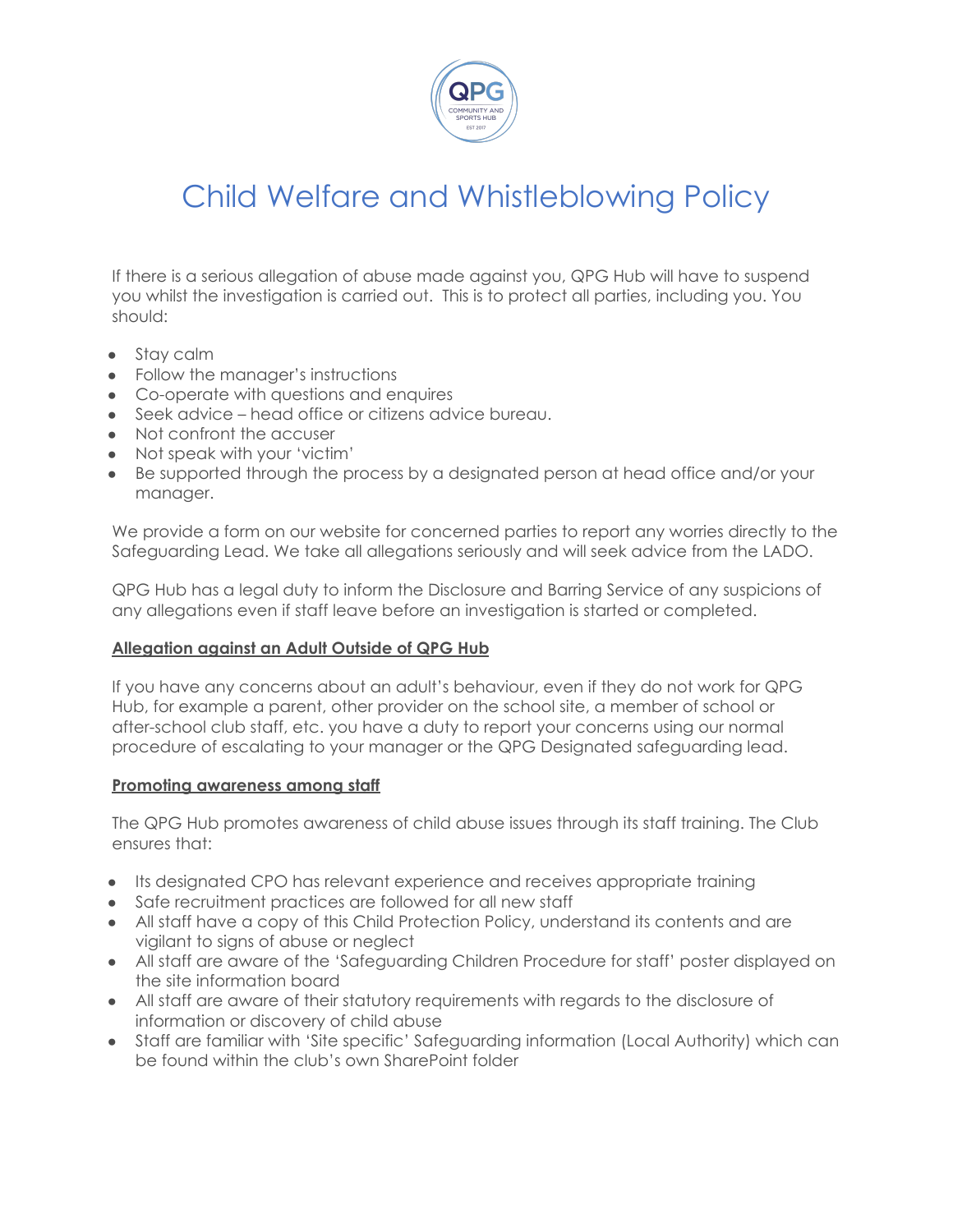

● Its procedures are in line with the guidance in 'Working Together to Safeguard Children (2018)' and that staff are familiar with the 'What to Do If You're Worried A Child Is Being Abused' flowchart

## **Good practice guidelines**

All personnel should be encouraged to demonstrate exemplary behaviour in order to promote children's welfare and reduce the likelihood of allegations being made. The following are common sense examples of how to create a positive culture and climate.

## **Good practice means:**

- Always working in an open environment (e.g. avoiding private or unobserved situations and encouraging open communication with no secrets).
- Treating all young people/disabled adults equally, and with respect and dignity.
- Always putting the welfare of each young person first, before winning or achieving goals.
- Building balanced relationships based on mutual trust which empowers children to share in the decision-making process.
- Making activities fun, enjoyable and promoting fair play.
- Being an excellent role model this includes not smoking or drinking alcohol in the company of young people.
- Giving enthusiastic and constructive feedback rather than negative criticism.
- Recognising the developmental needs and capacity of young people and disabled adults – avoiding excessive training or competition and not pushing them against their will.
- Keeping a written record of any injury that occurs, along with the details of any treatment given.

### **Practices never to be sanctioned**

The following should **never** be sanctioned. You should never:

- Engage in rough, physical or sexually provocative games, including horseplay
- Allow or engage in any form of inappropriate touching
- Allow children to use inappropriate language unchallenged
- Make sexually suggestive comments to a child, even in fun
- Reduce a child to tears as a form of control
- Fail to act upon and record any allegations made by a child

### **Incidents that must be reported/recorded**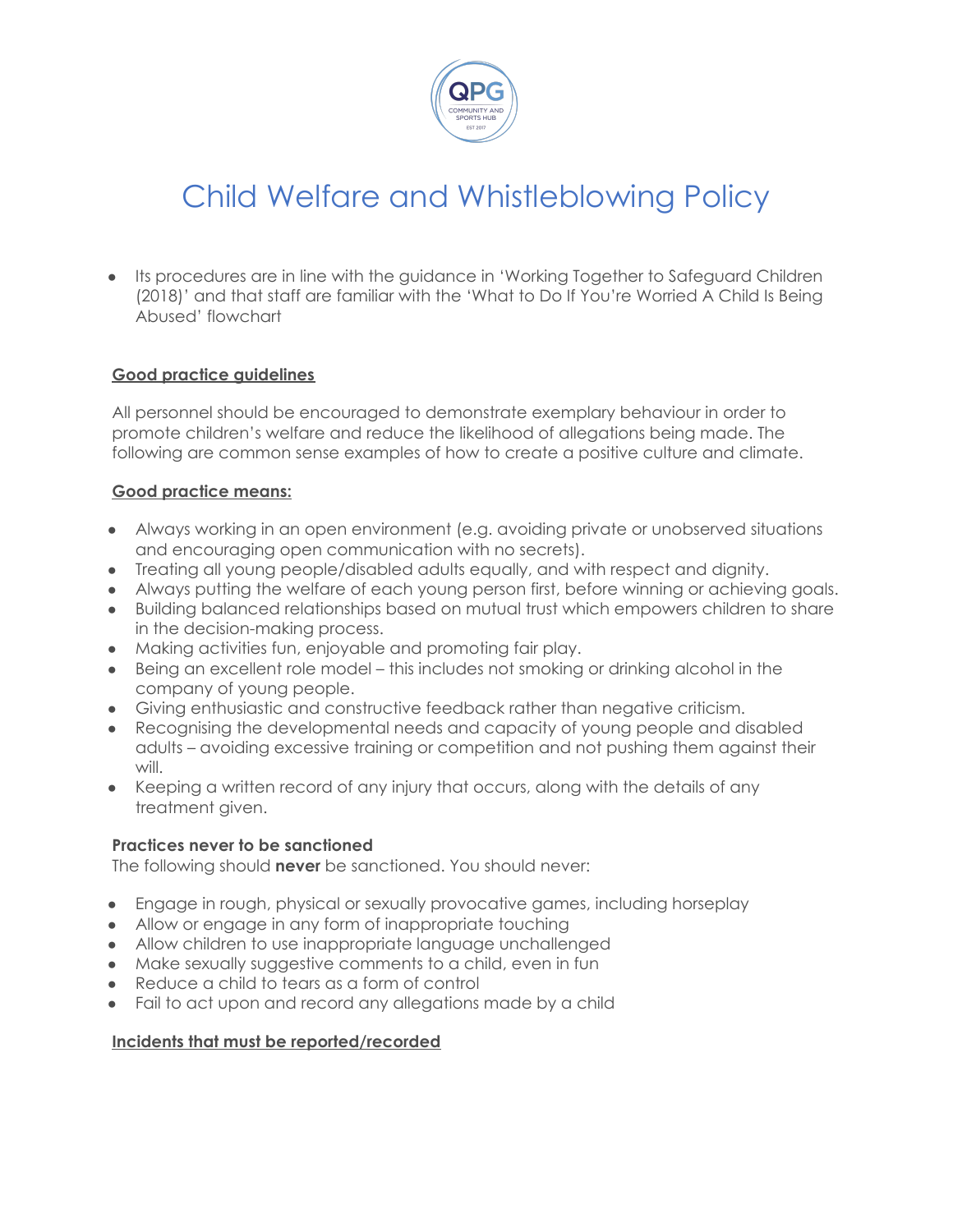

If any of the following occur, you should report this immediately to the appropriate officer and record the incident. You should also ensure the parents of the child are informed:

- If you accidentally hurt a player
- If he/she seems distressed in any manner
- If a player appears to be sexually aroused by your actions
- If a player misunderstands or misinterprets something you have done.

### **Use of mobile phones and cameras policy**

Photographs will only be taken of children with their parents' permission. Only the QPG Hub camera will be used to take photographs of children at the Hub, except with the express permission of the manager.

### **Please see our mobile and camera policy for full information.**

Parents and visitors must not use their mobile phones or any camera devices whilst at the Breakfast and After-School Club. This includes making or receiving calls whilst on the site.

## **Changing**

Under 8's – Ensure there is always 2 members of staff in the changing area and that you can see each other at all times. Staff should not dress or dry children but support them in doing so themselves. Wait until all children are ready. Over 8's – Staff should wait outside of the changing rooms. If there is a disturbance that warrants entry, avoid entering alone and never enter alone if there are less than 3 children left.

### **Toilet Supervision**

## *Children in Reception (Only for Breakfast Club) / Year 1 and 2*

● Children will be escorted to the toilets and staff will remain outside the door to assist if help is requested.

### *Children in years 3-6*

- All children will ask to use the toilet facilities.
- Staff will monitor numbers and ensure children return to their play in the appropriate location. *See Toileting and Personal Care Policy.*

## **Prevent Duty**